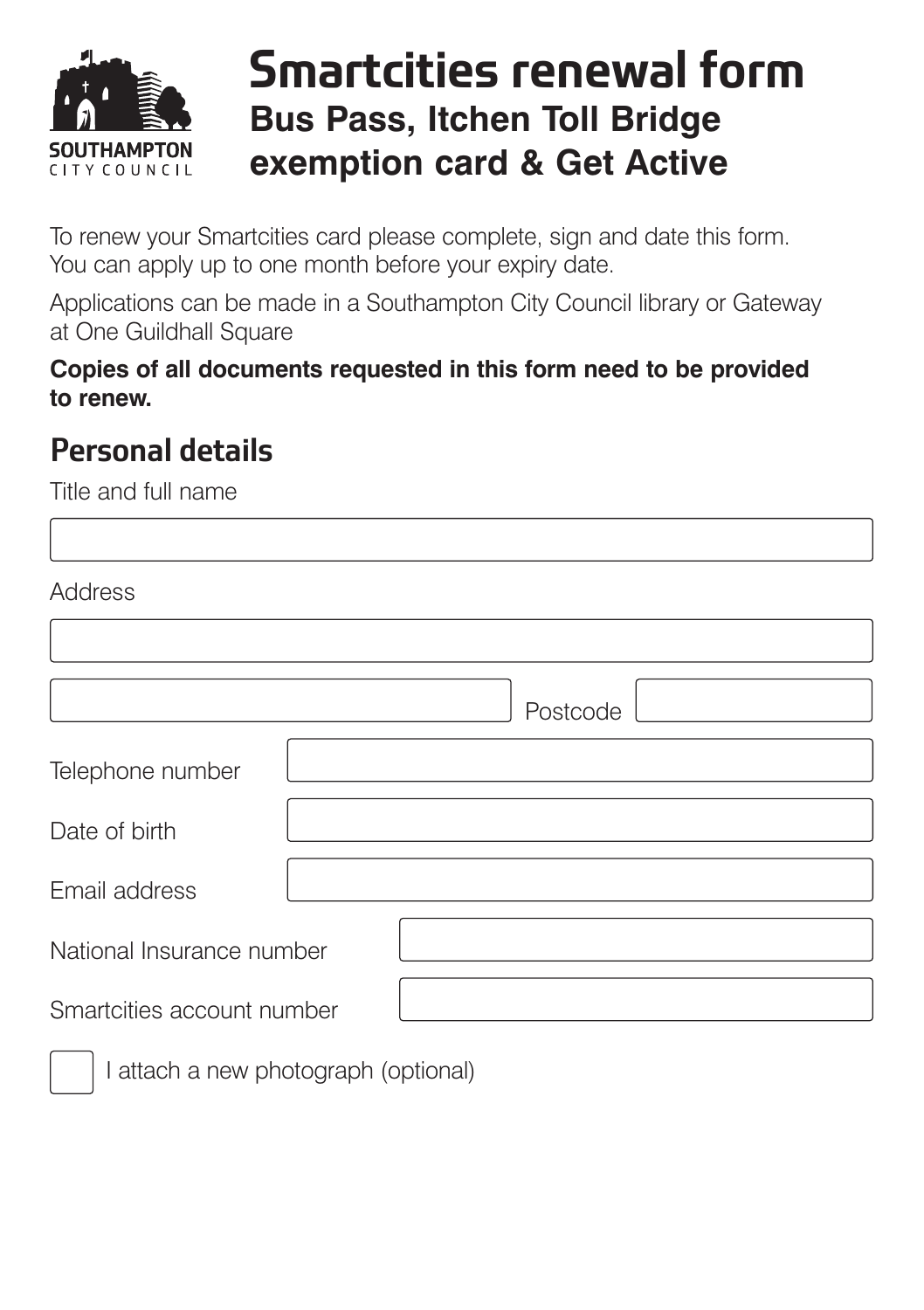# **English National Concessionary bus pass\* (For Southampton residents)**

### **Senior Citizens**

I am of pensionable age. Please see [www.smartcities.co.uk](http://www.smartcities.co.uk) or [www.gov.uk/state-pension-age/y](http://www.gov.uk/state-pension-age/y) for qualification dates.

### **Eligible disabled people**

#### **Please provide one of the following qualifying documents:**



A registration card confirming being severely sight impaired (blind), sight impaired (partially sighted) or deaf



 $\overline{\phantom{a}}$ 

A letter from a Medical Practitioner or Social Services confirming being without speech

A recent letter from the Department for Work and Pensions confirming being in receipt of Personal Independence Payment which confirms your eligibility.\*\* Automatic qualification is 8 points or above against either the PIP 'moving around' and/or 'communicating verbally' and/or 10 points or above against the "Planning & Following a Journey "activities.



A letter from the Department for Work and Pensions confirming currently being in receipt of Disability Living Allowance at the higher rate of the mobility component



 $\overline{\phantom{a}}$ 

A recent letter from the DVLA giving notice of long-term refusal or withdrawal of your driving licence on medical grounds, the reason for this and that the condition will last for at least 12 months (misuse of alcohol or drugs are not included under this scheme)



 $\overline{\phantom{a}}$ 

A letter from Southampton Day Services or Learning Disabilities team confirming having a learning disability

A letter from the Service Personnel and Veterans Agency confirming currently being in receipt of War Pensioner's Mobility Supplement



A completed Medical Evidence of Qualification form, signed and stamped by a medical practitioner, confirming eligibility

<sup>\*\*</sup>Please see pages 14-16 of the full Smartcities application form for information on eligible disabilities. This can be viewed at [smartcities.co.uk](https://smartcities.co.uk) or is available in a Southampton City Council library or Gateway at One Guildhall Square.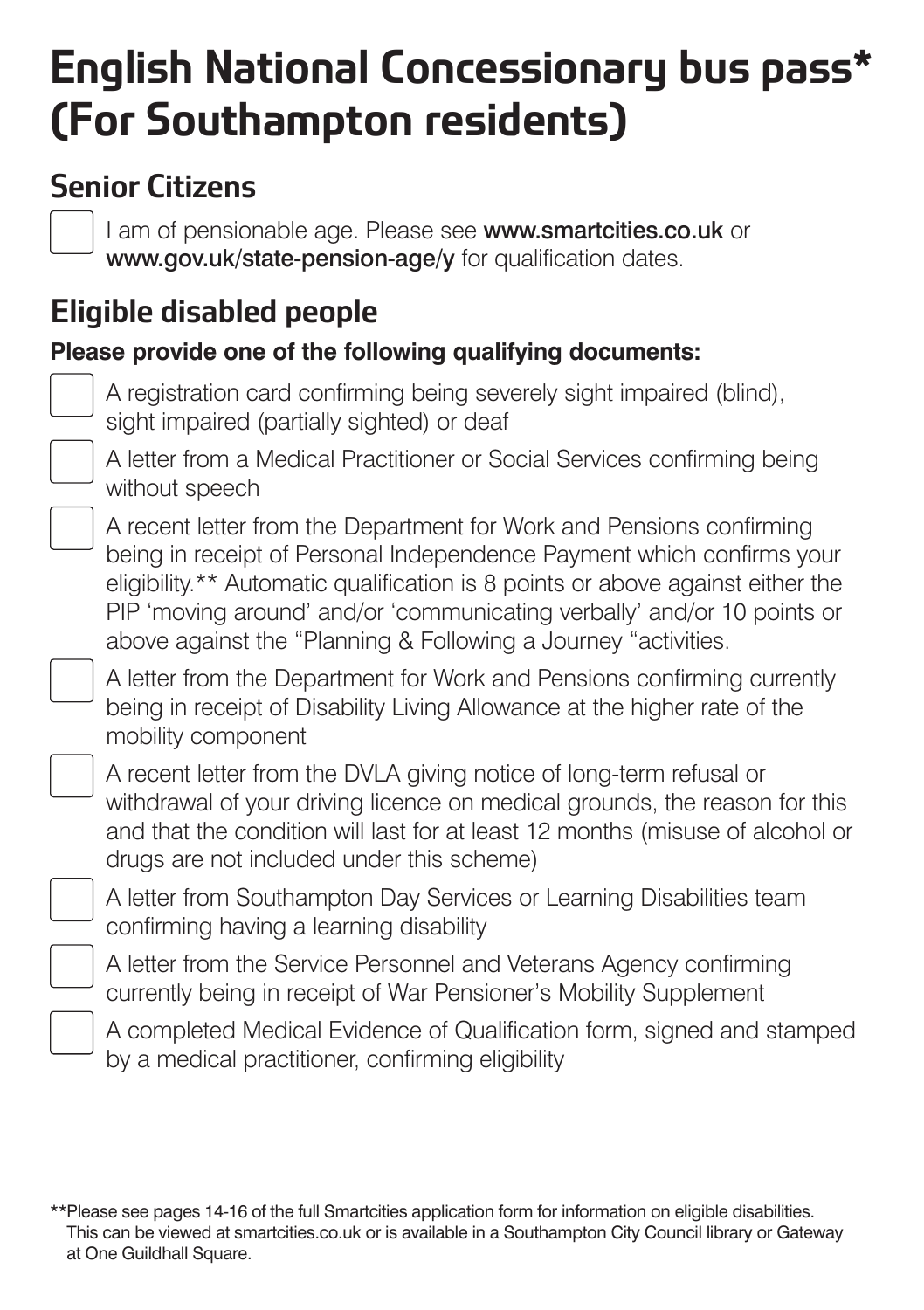### **Companion Bus pass\* (Southampton Residents)**

If you are unable to travel alone on a bus at any time due to medical reasons and require a companion pass, two documents are required to show evidence of qualification.

#### **The first being one of the following:**



A letter from the Department for Work and Pensions confirming currently being in receipt of the higher rate of the care or mobility component of Disability Living Allowance or the higher rate of Attendance Allowance



A letter from the Department of Work and Pensions confirming currently being in receipt of Personal Independence Payment at 8 points or above against either the PIP 'moving around', and/or 'communicating verbally' activities or 10 points against the 'planning and following a journey' activity



An official letter confirming currently being in receipt of war pensioner's mobility supplement

A registration card confirming being registered as blind, partially sighted or deaf, or evidence that you are without speech

#### **and also**

 $\overline{\phantom{a}}$ 

 $\overline{\phantom{a}}$ 

 $\overline{\phantom{a}}$ 

A letter from a medical practitioner confirming that you are unable to travel alone on a bus for medical reasons

### **Itchen Bridge Service\***

I wish to add the Itchen Bridge Service to pay the toll at the resident's concession to my Bus pass card.

#### **For free crossing of the Itchen Bridge\* (Southampton residents and non-residents), I am attaching one of the following to show evidence of qualification:**

A letter confirming currently being in receipt of Disability Living Allowance at the higher rate of the mobility component **or** 



A letter confirming currently being in receipt of Personal Independence Payment at 8 points or above against the 'moving around' activity **or** 



Current evidence of being in receipt of a mobility supplement under article 26A of the Naval, Military and Air Forces etc (Disablement and Death) Service Pensions Order 1983, including such a supplement by virtue of any scheme or order under article 25A of the Personal Injuries (Civilians) Scheme 1983

#### **and also**

A copy of both sides of my Blue Badge



 $\overline{\phantom{a}}$